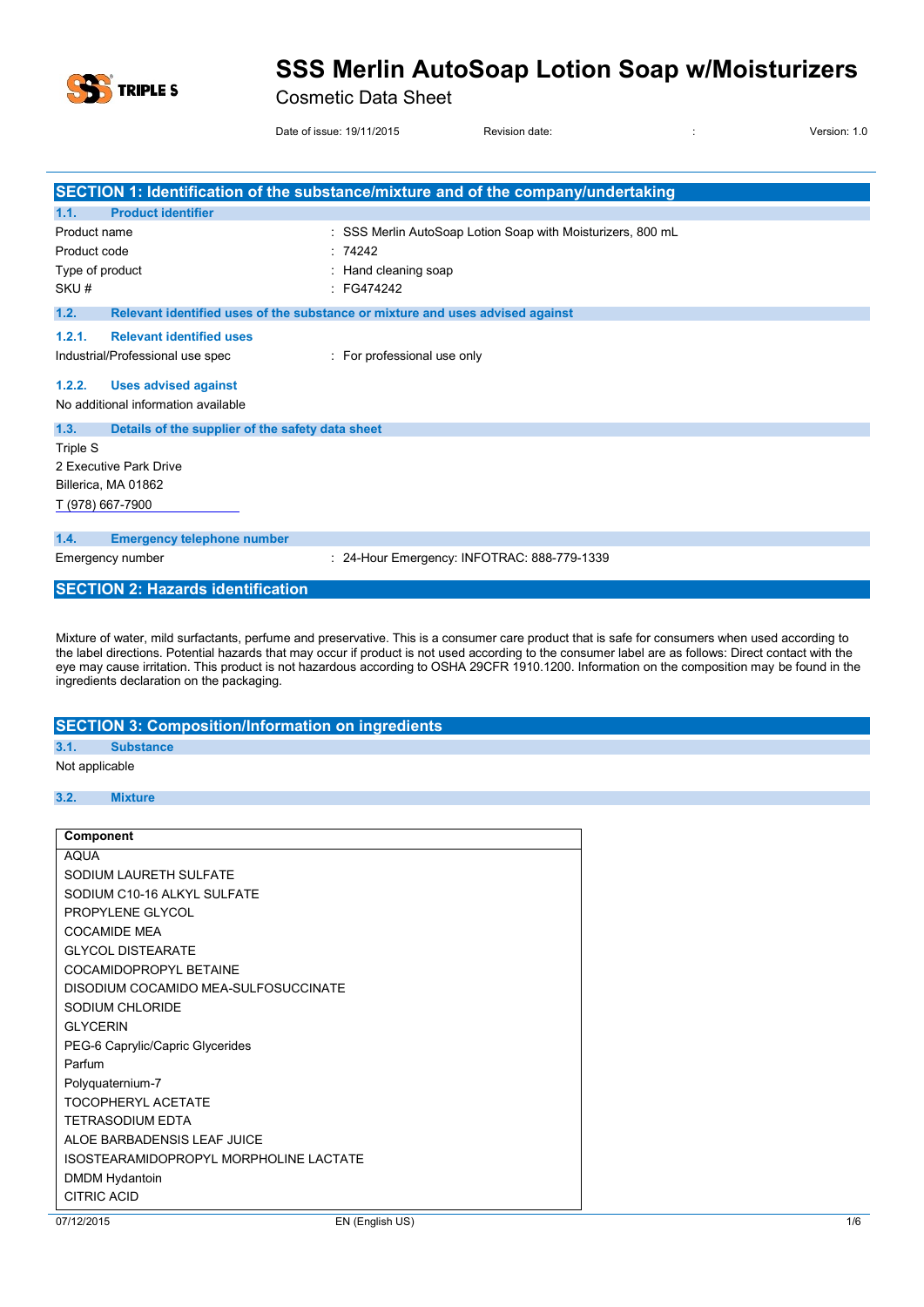## Cosmetic Data Sheet

according to Regulation (EC) No. 1907/2006 (REACH) with its amendment Regulation (EC) No. 453/2010

| Magnesium Nitrate                     |
|---------------------------------------|
| METHYLCHLOROISOTHIAZOLINONE           |
| <b>MAGNESIUM CHLORIDE</b>             |
| Methylisothiazolinone                 |
| Blue 1 (CI 42090)                     |
| Guar Hydroxypropyl Trimonium Chloride |
| Quaternium-79 Hydrolyzed Silk         |
|                                       |

|                   | <b>SECTION 4: First aid measures</b>                                |                                                                                                               |
|-------------------|---------------------------------------------------------------------|---------------------------------------------------------------------------------------------------------------|
| 4.1.              | <b>Description of first aid measures</b>                            |                                                                                                               |
|                   | First-aid measures after eye contact                                | Rinse cautiously with water for several minutes. If eye irritation persists: Get medical<br>advice/attention. |
|                   | First-aid measures after ingestion                                  | Get medical advice/attention if you feel unwell. Drink plenty of water. Do NOT induce vomiting.               |
| 4.2.              | Most important symptoms and effects, both acute and delayed         |                                                                                                               |
| Symptoms/injuries |                                                                     | : Not applicable.                                                                                             |
| 4.3.              |                                                                     | Indication of any immediate medical attention and special treatment needed                                    |
| Not applicable.   |                                                                     |                                                                                                               |
|                   | <b>SECTION 5: Firefighting measures</b>                             |                                                                                                               |
| 5.1.              | <b>Extinguishing media</b>                                          |                                                                                                               |
|                   | Suitable extinguishing media                                        | : Carbon dioxide. Dry powder. Foam. Sand. Water spray.                                                        |
| 5.2.              | Special hazards arising from the substance or mixture               |                                                                                                               |
| fire              | Hazardous decomposition products in case of                         | : Not applicable.                                                                                             |
| 5.3.              | <b>Advice for firefighters</b>                                      |                                                                                                               |
| Other information |                                                                     | Not applicable.                                                                                               |
|                   | <b>SECTION 6: Accidental release measures</b>                       |                                                                                                               |
| 6.1.              | Personal precautions, protective equipment and emergency procedures |                                                                                                               |
|                   | General measures                                                    | : Take up liquid spill into absorbent material.                                                               |
| 6.1.1.            | For non-emergency personnel                                         |                                                                                                               |
|                   | No additional information available                                 |                                                                                                               |
| 6.1.2.            | For emergency responders                                            |                                                                                                               |
|                   | No additional information available                                 |                                                                                                               |
| 6.2.              | <b>Environmental precautions</b>                                    |                                                                                                               |
|                   | No additional information available                                 |                                                                                                               |
| 6.3.              | Methods and material for containment and cleaning up                |                                                                                                               |
|                   | Methods for cleaning up                                             | Take up liquid spill into absorbent material.                                                                 |
| Other information |                                                                     | Can be slippery on hard, smooth walking area.                                                                 |
| 6.4.              | <b>Reference to other sections</b>                                  |                                                                                                               |
|                   | For further information refer to section 13.                        |                                                                                                               |
|                   | <b>SECTION 7: Handling and storage</b>                              |                                                                                                               |
| 7.1.              | <b>Precautions for safe handling</b>                                |                                                                                                               |
|                   | Precautions for safe handling                                       | : Not applicable.                                                                                             |
| 7.2.              | Conditions for safe storage, including any incompatibilities        |                                                                                                               |
|                   | Technical measures                                                  | Comply with applicable regulations.                                                                           |
|                   | Storage conditions                                                  | Keep only in original container. Keep cool.                                                                   |
| 7.3.              | <b>Specific end use(s)</b>                                          |                                                                                                               |
| Not applicable.   |                                                                     |                                                                                                               |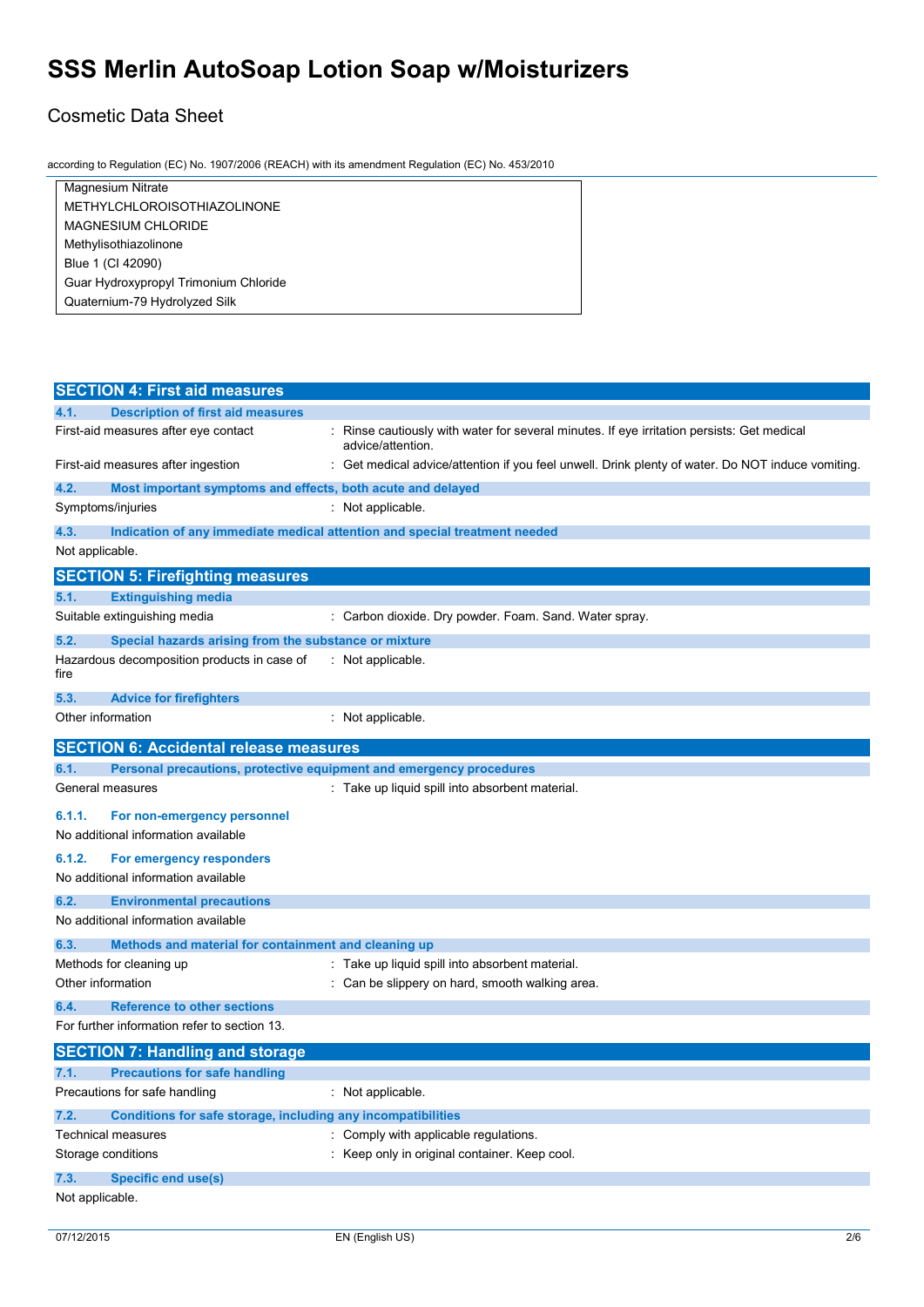## Cosmetic Data Sheet

| according to Regulation (EC) No. 1907/2006 (REACH) with its amendment Regulation (EC) No. 453/2010 |                         |  |  |
|----------------------------------------------------------------------------------------------------|-------------------------|--|--|
| <b>SECTION 8: Exposure controls/personal protection</b>                                            |                         |  |  |
| 8.1.<br><b>Control parameters</b>                                                                  |                         |  |  |
|                                                                                                    |                         |  |  |
| Additional information                                                                             | : Not applicable        |  |  |
| 8.2.<br><b>Exposure controls</b>                                                                   |                         |  |  |
| Eye protection                                                                                     | : None under normal use |  |  |
| Respiratory protection                                                                             | : None under normal use |  |  |
| <b>SECTION 9: Physical and chemical properties</b>                                                 |                         |  |  |
| 9.1.<br>Information on basic physical and chemical properties                                      |                         |  |  |
| Physical state                                                                                     | : Liquid                |  |  |
| Appearance                                                                                         | : opalescent.           |  |  |
| Color                                                                                              | $:$ Blue.               |  |  |
| Odor                                                                                               | perfumed.               |  |  |
| Odor threshold                                                                                     | : No data available     |  |  |
| рH                                                                                                 | $: 5.2 - 6$             |  |  |
| Relative evaporation rate (butyl acetate=1)                                                        | : No data available     |  |  |
| Melting point                                                                                      | No data available       |  |  |
| Freezing point                                                                                     | No data available       |  |  |
| Boiling point                                                                                      | No data available       |  |  |
| Flash point                                                                                        | No data available       |  |  |
| Auto-ignition temperature                                                                          | No data available       |  |  |
| Decomposition temperature                                                                          | No data available       |  |  |
| Flammability (solid, gas)                                                                          | No data available       |  |  |
| Vapor pressure                                                                                     | No data available       |  |  |
| Relative vapor density at 20 °C                                                                    | No data available       |  |  |
| Relative density                                                                                   | 1.024 - 1.026           |  |  |
| Solubility                                                                                         | No data available       |  |  |
| Log Pow                                                                                            | No data available       |  |  |
| Viscosity, kinematic                                                                               | No data available       |  |  |
| Viscosity, dynamic                                                                                 | 5000 - 6800 cP          |  |  |
| <b>Explosive properties</b>                                                                        | No data available       |  |  |
| Oxidizing properties                                                                               | No data available       |  |  |
| <b>Explosion limits</b>                                                                            | : No data available     |  |  |
|                                                                                                    |                         |  |  |
| 9.2.<br><b>Other information</b><br>No additional information available                            |                         |  |  |
| <b>SECTION 10: Stability and reactivity</b>                                                        |                         |  |  |
| 10.1.<br><b>Reactivity</b>                                                                         |                         |  |  |
| Not applicable.                                                                                    |                         |  |  |
| 10.2.<br><b>Chemical stability</b>                                                                 |                         |  |  |
| Not applicable.                                                                                    |                         |  |  |
| 10.3.<br><b>Possibility of hazardous reactions</b>                                                 |                         |  |  |
| Not applicable.                                                                                    |                         |  |  |
|                                                                                                    |                         |  |  |
| 10.4.<br><b>Conditions to avoid</b>                                                                |                         |  |  |
| Not applicable.                                                                                    |                         |  |  |
| 10.5.<br><b>Incompatible materials</b>                                                             |                         |  |  |
| Not applicable.                                                                                    |                         |  |  |
| 10.6.<br><b>Hazardous decomposition products</b>                                                   |                         |  |  |
| Not applicable.                                                                                    |                         |  |  |
|                                                                                                    |                         |  |  |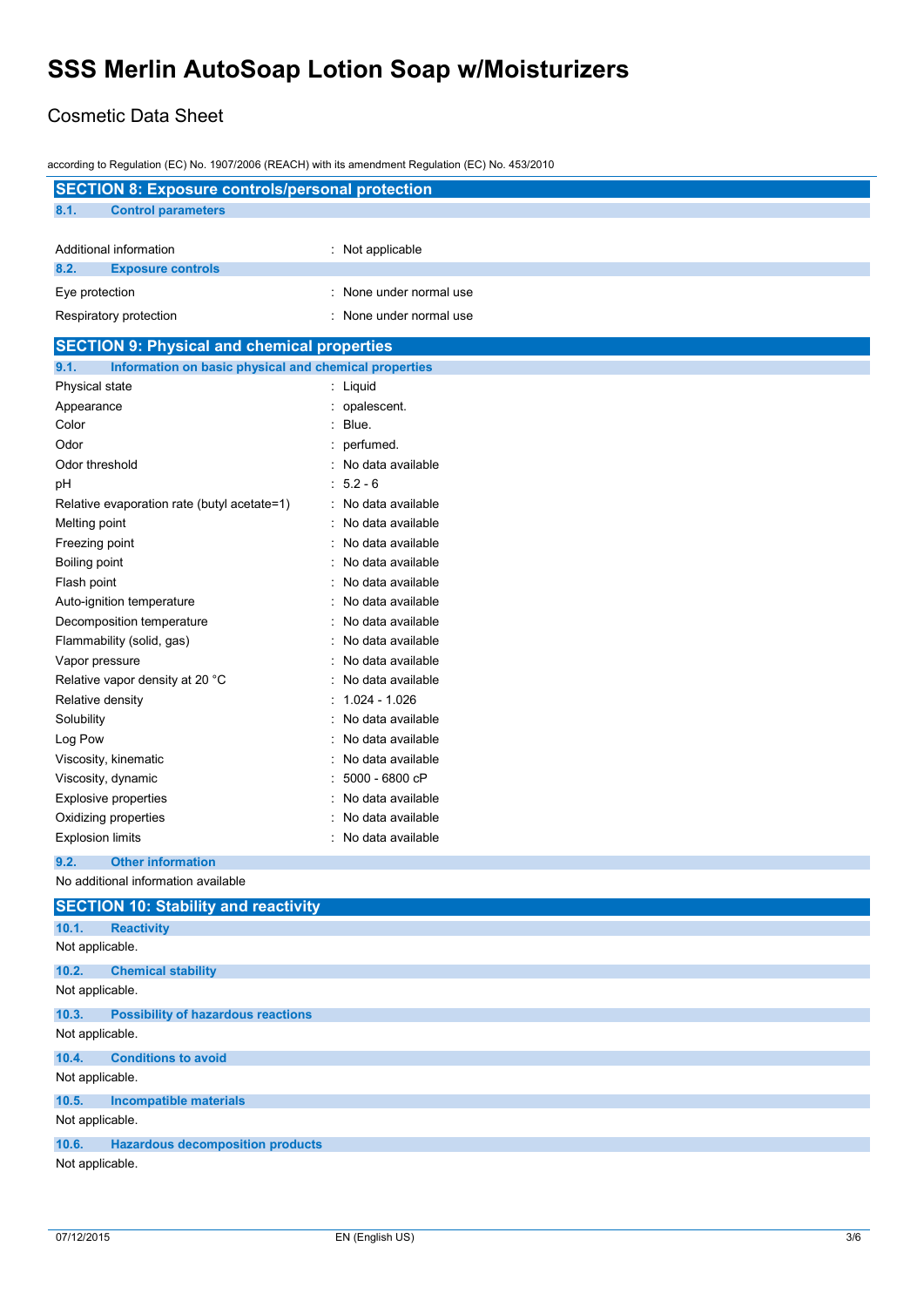### Cosmetic Data Sheet

according to Regulation (EC) No. 1907/2006 (REACH) with its amendment Regulation (EC) No. 453/2010

| <b>SECTION 11: Toxicological information</b>            |                                                                                                                         |  |
|---------------------------------------------------------|-------------------------------------------------------------------------------------------------------------------------|--|
| 11.1.<br>Information on toxicological effects           |                                                                                                                         |  |
| Acute toxicity                                          | : Not classified                                                                                                        |  |
|                                                         |                                                                                                                         |  |
| Cocamide MEA (68140-00-1)<br>LD50 oral                  |                                                                                                                         |  |
| LD50 dermal                                             | > 5000 mg/kg body weight<br>> 2000 mg/kg body weight                                                                    |  |
|                                                         |                                                                                                                         |  |
| Cocamidopropyl Betaine (61789-40-0)                     |                                                                                                                         |  |
| LD50 oral                                               | > 5000 mg/kg body weight                                                                                                |  |
| Skin corrosion/irritation                               | Not classified                                                                                                          |  |
|                                                         | pH: 5.2 - 6                                                                                                             |  |
| Serious eye damage/irritation                           | Not classified                                                                                                          |  |
|                                                         | pH: 5.2 - 6                                                                                                             |  |
| Respiratory or skin sensitization                       | Not classified                                                                                                          |  |
| Germ cell mutagenicity                                  | Not classified                                                                                                          |  |
| Carcinogenicity                                         | Not classified                                                                                                          |  |
| Reproductive toxicity                                   | Not classified                                                                                                          |  |
| Specific target organ toxicity (single exposure)        | : Not classified                                                                                                        |  |
| Specific target organ toxicity (repeated<br>exposure)   | Not classified                                                                                                          |  |
|                                                         |                                                                                                                         |  |
| Aspiration hazard                                       | Not classified                                                                                                          |  |
| <b>SECTION 12: Ecological information</b>               |                                                                                                                         |  |
| 12.1.<br><b>Toxicity</b>                                |                                                                                                                         |  |
| Ecology - general                                       | The product is not considered harmful to aquatic organisms or to cause long-term adverse<br>effects in the environment. |  |
| Cocamide MEA (68140-00-1)                               |                                                                                                                         |  |
| LC50 fish 1                                             | $31$ mg/l                                                                                                               |  |
| EC50 other aquatic organisms 1                          | 38 mg/l EC50 waterflea (48 h)                                                                                           |  |
| EC50 other aquatic organisms 2                          | 1.1 mg/l IC50 algea (72 h) mg/l                                                                                         |  |
| Cocamidopropyl Betaine (61789-40-0)                     |                                                                                                                         |  |
| LC50 fish 1                                             | $1.5$ mg/l                                                                                                              |  |
| EC50 other aquatic organisms 1                          | 21.5 mg/l EC50 waterflea (48 h)                                                                                         |  |
| EC50 other aquatic organisms 2                          | 30 mg/l IC50 algea (72 h) mg/l                                                                                          |  |
| Disodium Oleamido MEA Sulfosuccinate (68784-08-7)       |                                                                                                                         |  |
| LC50 fish 1                                             | 32 mg/l                                                                                                                 |  |
|                                                         |                                                                                                                         |  |
| 12.2.<br><b>Persistence and degradability</b>           |                                                                                                                         |  |
| FRML Enriched Lotion Hand Soap with moisturizers        |                                                                                                                         |  |
| Persistence and degradability                           | Not applicable.                                                                                                         |  |
| 12.3.<br><b>Bioaccumulative potential</b>               |                                                                                                                         |  |
| <b>FRML Enriched Lotion Hand Soap with moisturizers</b> |                                                                                                                         |  |
| Bioaccumulative potential                               | Not applicable.                                                                                                         |  |
| 12.4.<br><b>Mobility in soil</b>                        |                                                                                                                         |  |
| <b>FRML Enriched Lotion Hand Soap with moisturizers</b> |                                                                                                                         |  |
| Ecology - soil                                          | Not applicable.                                                                                                         |  |
| 12.5.<br><b>Results of PBT and vPvB assessment</b>      |                                                                                                                         |  |
| No additional information available                     |                                                                                                                         |  |
|                                                         |                                                                                                                         |  |
| 12.6.<br><b>Other adverse effects</b>                   |                                                                                                                         |  |
| Other adverse effects                                   | : Not applicable.                                                                                                       |  |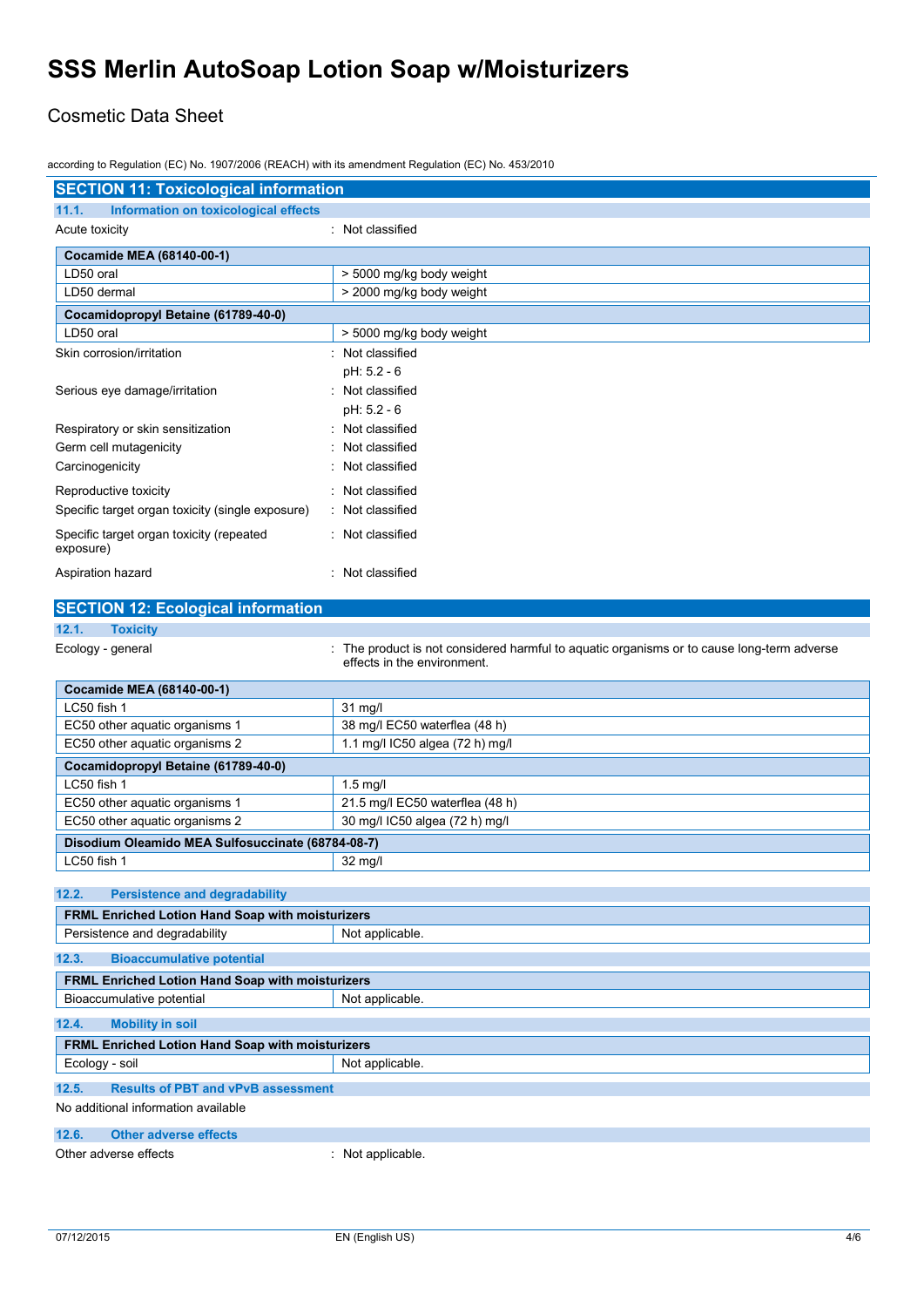## Cosmetic Data Sheet

|                                                  | according to Regulation (EC) No. 1907/2006 (REACH) with its amendment Regulation (EC) No. 453/2010 |     |
|--------------------------------------------------|----------------------------------------------------------------------------------------------------|-----|
| <b>SECTION 13: Disposal considerations</b>       |                                                                                                    |     |
| 13.1.<br><b>Waste treatment methods</b>          |                                                                                                    |     |
| Waste disposal recommendations                   | : Refer to manufacturer/supplier for information on recovery/recycling.                            |     |
| <b>SECTION 14: Transport information</b>         |                                                                                                    |     |
| In accordance with ADR / RID / IMDG / IATA / ADN |                                                                                                    |     |
| 14.1.<br><b>UN number</b>                        |                                                                                                    |     |
| Not regulated for transport                      |                                                                                                    |     |
| 14.2.<br><b>UN proper shipping name</b>          |                                                                                                    |     |
| Proper Shipping Name (ADR)                       | Not applicable                                                                                     |     |
| Proper Shipping Name (IMDG)                      | Not applicable                                                                                     |     |
| Proper Shipping Name (IATA)                      | Not applicable                                                                                     |     |
| Proper Shipping Name (ADN)                       | Not applicable                                                                                     |     |
| Proper Shipping Name (RID)                       | : Not applicable                                                                                   |     |
| 14.3.<br><b>Transport hazard class(es)</b>       |                                                                                                    |     |
| <b>ADR</b>                                       |                                                                                                    |     |
| Transport hazard class(es) (ADR)                 | Not applicable                                                                                     |     |
| <b>IMDG</b>                                      |                                                                                                    |     |
| Transport hazard class(es) (IMDG)                | : Not applicable                                                                                   |     |
|                                                  |                                                                                                    |     |
| <b>IATA</b>                                      |                                                                                                    |     |
| Transport hazard class(es) (IATA)                | : Not applicable                                                                                   |     |
| <b>ADN</b>                                       |                                                                                                    |     |
| Transport hazard class(es) (ADN)                 | : Not applicable                                                                                   |     |
| <b>RID</b>                                       |                                                                                                    |     |
| Transport hazard class(es) (RID)                 | : Not applicable                                                                                   |     |
| 14.4.<br><b>Packing group</b>                    |                                                                                                    |     |
| Packing group (ADR)                              | Not applicable                                                                                     |     |
| Packing group (IMDG)                             | Not applicable                                                                                     |     |
| Packing group (IATA)                             | Not applicable                                                                                     |     |
| Packing group (ADN)                              | Not applicable                                                                                     |     |
| Packing group (RID)                              | Not applicable                                                                                     |     |
| 14.5.<br><b>Environmental hazards</b>            |                                                                                                    |     |
| Dangerous for the environment                    | : No                                                                                               |     |
| Marine pollutant                                 | : No                                                                                               |     |
| Other information                                | : No supplementary information available                                                           |     |
| 14.6.<br><b>Special precautions for user</b>     |                                                                                                    |     |
| 14.6.1.<br><b>Overland transport</b>             |                                                                                                    |     |
| 14.6.2.<br><b>Transport by sea</b>               |                                                                                                    |     |
| 14.6.3.<br><b>Air transport</b>                  |                                                                                                    |     |
| 14.6.4.<br><b>Inland waterway transport</b>      |                                                                                                    |     |
| Carriage prohibited (ADN)                        | : No                                                                                               |     |
| Not subject to ADN                               | : No                                                                                               |     |
| 14.6.5.<br><b>Rail transport</b>                 |                                                                                                    |     |
| Carriage prohibited (RID)                        | : No                                                                                               |     |
| 14.7.                                            | Transport in bulk according to Annex II of MARPOL 73/78 and the IBC Code                           |     |
| Not applicable                                   |                                                                                                    |     |
| 07/12/2015                                       | EN (English US)                                                                                    | 5/6 |
|                                                  |                                                                                                    |     |